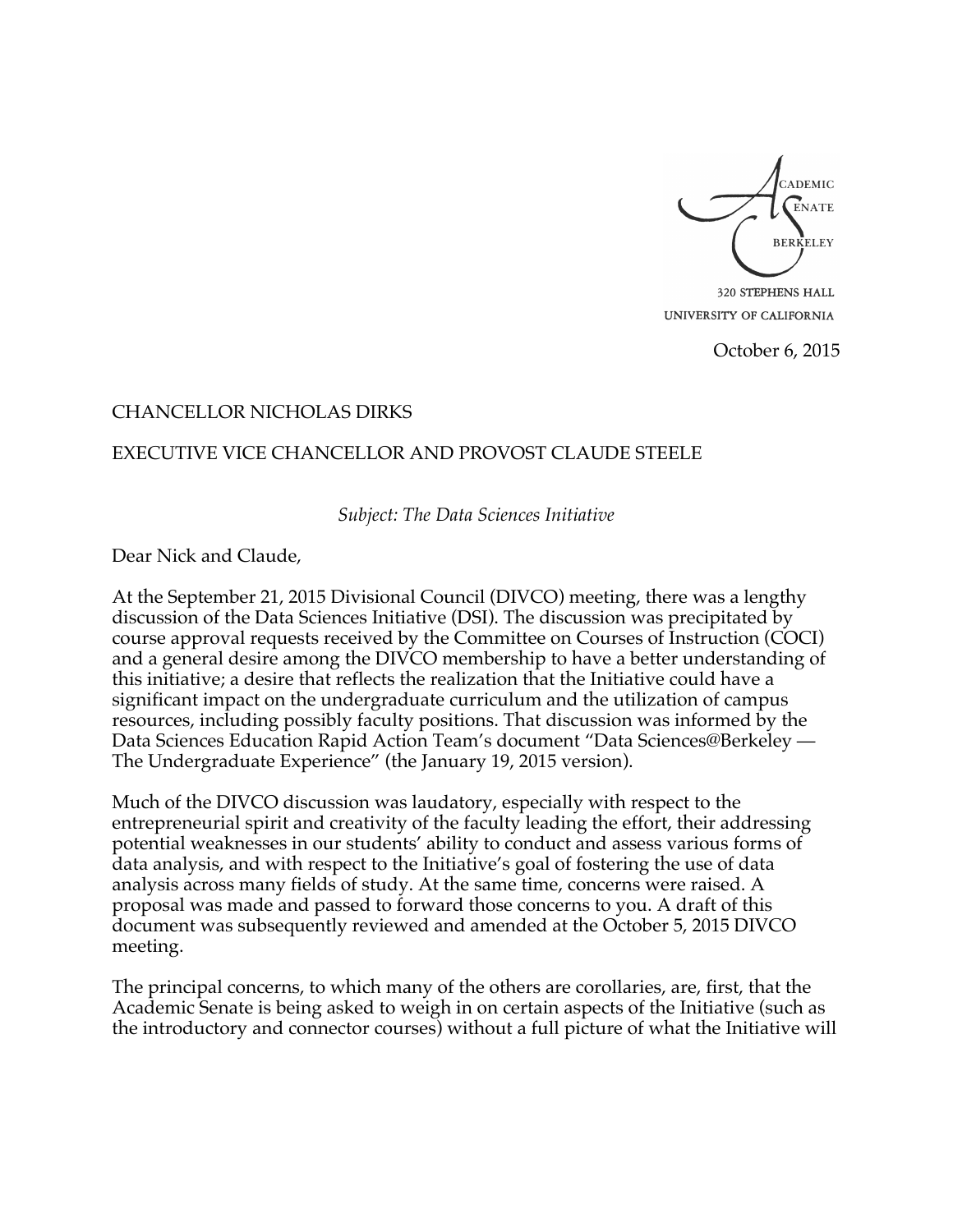entail; <sup>1</sup> and, second, that the Senate, especially the relevant committees, are less involved in painting that picture than we think ideal.

The following is a more detailed list of concerns:

- What are the full resource implications of the DSI with regard to (i) the feasibility of adding six units of required coursework to existing requirements (this could be especially critical in engineering, where curricular flexibility is limited); (ii) space, including potential need to reconfigure space to accommodate proposed pedagogic methods; (iii) the cost of administering the initiative; and (iv) its implication for faculty FTE allocations?
- How does the DSI fit within the Undergraduate Initiative (UGI)? Who, if anyone, is coordinating DSI planning with the UGI? DIVCO notes, in this regard, that, at various stages, the UGI has also contemplated adding various requirements to the undergraduate curriculum.
- Related to the previous two bullets, what will we cease doing both to make room and to afford the DSI (and other initiatives)? Among DIVCO's concerns is that if we expand what we do without sunsetting any current activities, then, being realistic about resources, we will be doing too much with too little, including possibly further starving core areas, all of which would be at odds with our aspirations for excellence in those activities and programs we choose to pursue.
- It was not wholly clear what were the problems and issues that the DSI sought to address. To what extent are the curricular components driven by a desire to relieve enrollment pressures on CS 61A and other computer science courses? What evidence exists that our students are getting too little instruction in data analysis and empirical methods? (And by what metric is "too little" defined?) What is the evidence that *all* students would benefit from such a series of core and connector courses? How realistic is it to imagine a single required course in this area that would be appropriate for a student body that is highly heterogeneous in terms of quantitative background and skills?
- Has the Rapid Action Team or others surveyed what currently exists on campus, how it is functioning, and how it might be integrated into the DSI? Are there existing structures or models that could be utilized, such as "course threads"?
- If the DS core and connector courses become a significant or required feature of the lower-division experience, what will be the effect on junior-college transfers and transfer pathways?

In light of these concerns, DIVCO makes the following proposals:

 

1. Ensure that the Data Sciences Planning Initiative committee and its Faculty Advisory board be broad-based, academically diverse, <sup>2</sup> and have substantial

 $1$  We are aware that a complete picture likely does not yet exist. We know there is ongoing planning through a Data Sciences Planning Initiative committee co-chaired by David Culler and Anno Saxenian, as well as a still-in-formation Faculty Advisory Board, chaired by Cathryn Carson and Bob Jacobsen.